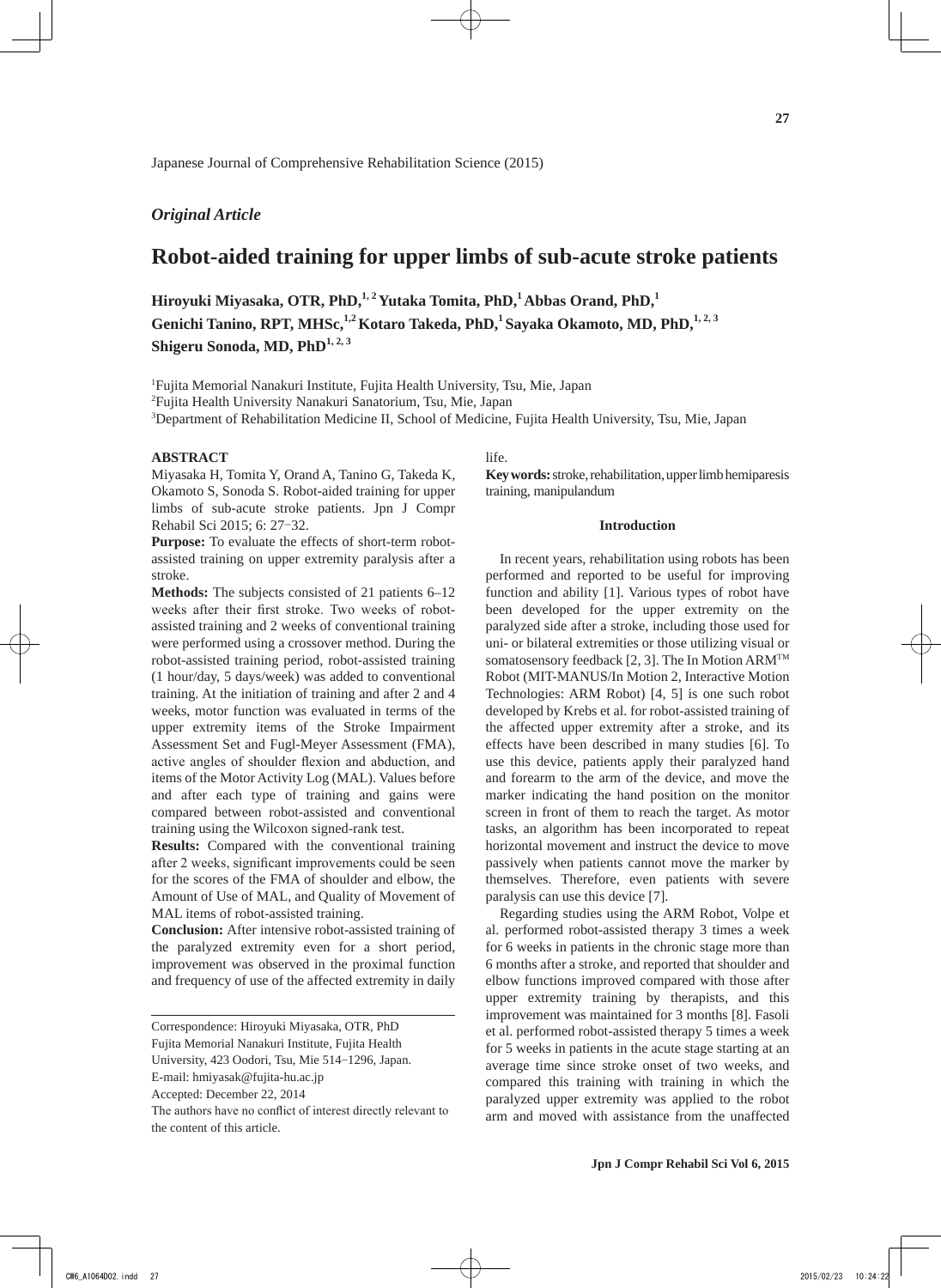upper extremity [9]. The robot-assisted training group showed improvement in shoulder and elbow functions and an increase in muscle strength compared with the control group, and these functions continued to improve during the hospitalization period. Finley et al. performed 3 weeks of robot-assisted therapy in patients with severe paralysis with a minimum time of 6 months since stroke onset, and reported significant functional improvement even after this short intervention period [10].

In previous studies, the subjects consisted of patients within 2 weeks or  $\geq 6$  months after a stroke; there have been no studies on convalescent patients (2 weeks to 6 months after a stroke). In addition, shortterm training effects have not been adequately evaluated. Therefore, we provided 2-week ARM Robot-assisted training to patients 6-12 weeks after a stroke, and evaluated the short-term training effects during the convalescence period.

#### **Subjects**

Twenty-seven first stroke patients with unilateral supratentorial lesions who were admitted to our hospital between June 2013 and March 2014 participated in this study. The exclusion criteria were severe complications (Liu's comorbidity index [11]  $\geq$ 4), difficulty in understanding instructions during training, and higher brain dysfunction such as global aphasia or hemispatial neglect. In addition, 4 weeks after admission, patients were excluded if they had mild paralysis showing a total score for the upper extremity motor items of the Fugl-Meyer Assessment (FMA)  $[12] \ge 65$  or a score < 4 for transfers of the Functional Independence Measure (FIM) [13], or could not tolerate robot-assisted training for 1 hour/ day due to difficulty in maintaining a sitting position or a poor condition. Before participation in this study, consent was obtained in accordance with the approval contents (No. 119) of the ethics committee of our hospital.

#### **Methods**

## **• Intervention methods**

The design of this study is shown in Figure. 1. The effects of robot-assisted training were evaluated using a crossover method by dividing the patients randomly into two groups. While the first group received 2 weeks of robot-assisted training followed by 2 weeks of conventional training, the other group first received the 2 weeks of conventional training followed by the 2 weeks of robot-assisted training.

During the entire training period, patients received physical and occupational therapies as the conventional training for a total of 2-3 hours (physical therapy: mean, 1.2 hours/day; occupational therapy, mean, 1.2 hours/day) 7 days/week. The conventional training included electric stimulation therapy, repetitive



#### **Figure 1.** Crossover design.

The subjects were divided into two groups: robot training for the first 2 weeks, followed by conventional training for 2 weeks, or conventional training for the first 2 weeks, followed by robot training for 2 weeks. Evaluation was performed before  $(0<sup>th</sup> week)$ , and in the  $2<sup>nd</sup>$  and  $4<sup>th</sup>$  week after training.

facilitative exercise, gait training, and ADL training excluding robot-assisted training. During the robotassisted training period, 1-hour robot-assisted training (5 days/week) was added to this conventional training (physical therapy: mean, 1.1 hours/day; occupational therapy: mean, 1.0 hour/day; robot-assisted training: 1.0 hour/day).

### **• Robot-assisted training of the upper extremity**

In this study, training concentrating on shoulder and elbow movements on a horizontal plane was performed using an ARM Robot [4, 5]. The subjects were fixed in the chair using a trunk strap, and performed reaching movements while compensatory trunk movements were limited. The subjects held the grip of the robot arm with their paralyzed hand, placed their forearm on the robot arm, and operated the robot arm by moving their shoulder and elbow. The grip position of the robot arm on the plane was indicated on the monitor screen placed about 1 m in front of the subjects (Figure. 2).

Concerning the training task, the monitor displays 8 peripheral targets equally spaced on the circumference of a circle with a 14-cm radius around a central target. The subject first places the marker indicating the grip position at the central target, and subsequently moves it to each peripheral target. After the completion of reaching or a certain time (3.5 seconds), the central point is indicated as the target again, and the subject moves the marker from each peripheral target to the central target. This was repeated clockwise, and a total of 8 back-and-forth reaching movements (16 movements) were completed.

Using the ARM Robot, the amount of robotic assistance changes with the amount of the subject's voluntary movement. Hogan et al. developed an algorithm enabling the marker finally to reach the target using a force field preventing lateral deviation of the track, called a 'virtual slot', and a force field providing assistance to subjects when they cannot reach the target [7].

In the robot-assisted training, on the basis of this algorithm, the subjects performed 3 sessions (320 movements  $\times$  3 sessions) using the assist mode and 4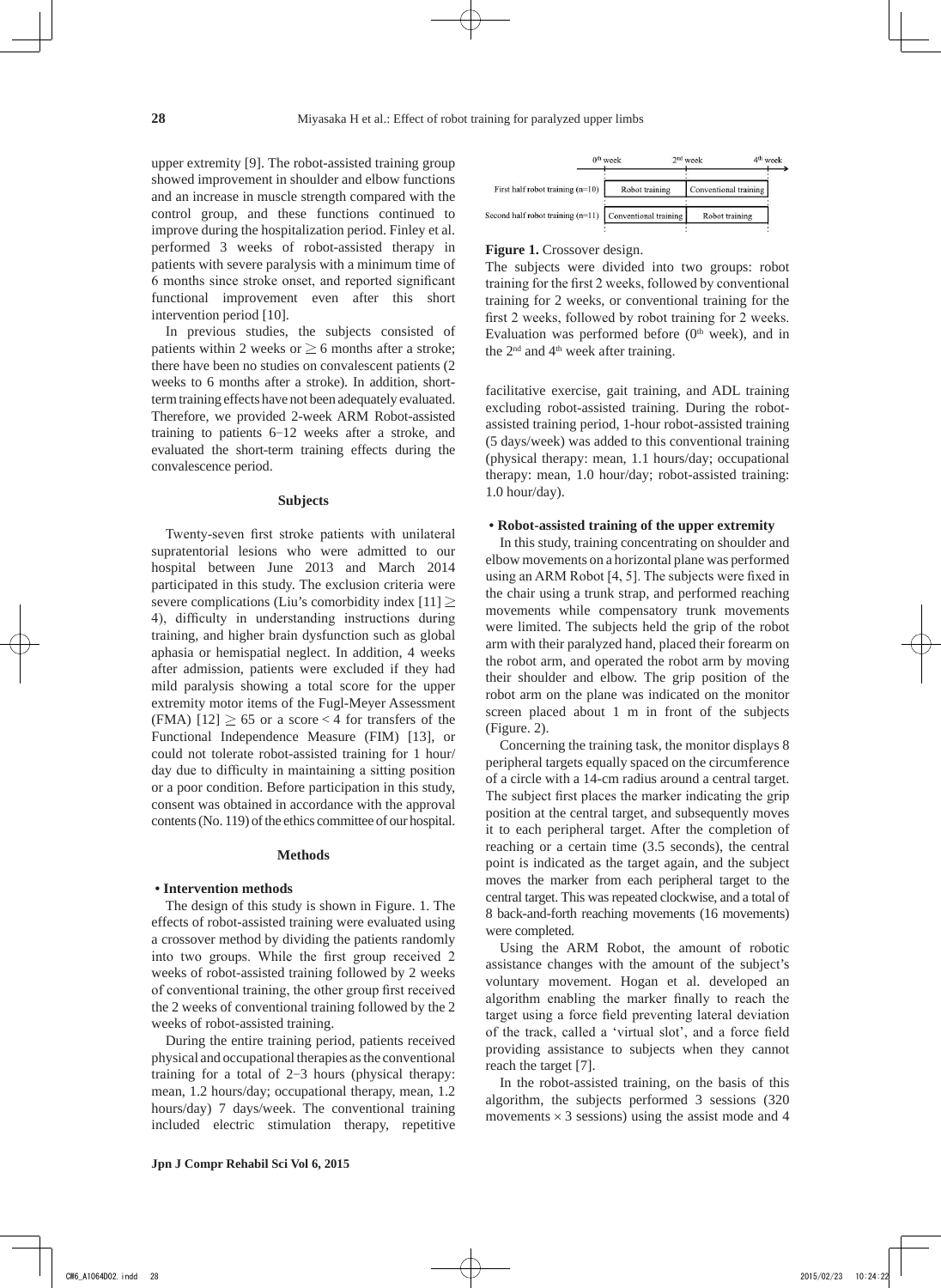



a. The subject held the grip of the robot arm with their paralyzed hand, concentrating on shoulder and elbow movements on a horizontal plane.

b. The marker (solid arrow) showed the position of the patient's hand. The patient moved the marker to eight targets (dotted arrow) on the circumference and center.

unassisted sessions (16 movements  $\times$  4 sessions) before as well as after the assisted sessions, completing more than 1,000 repetitive movements/day.

## **• Evaluation items**

The evaluation items were the upper extremity movement items of FMA excluding the tendon reflexes and coordination (total score, 54) [12], upper extremity movement items of the Stroke Impairment Assessment Set (SIAS) (Knee-Mouth test: KM, Finger-Function Test: FF) [14], active angles of shoulder flexion and abduction, Amount of Use (AOU) and Quality of

**Table 2.** Results of robot training and conventional training.

Movement (QOM) of the Motor Activity Log (MAL) [15], and items of FIM [13]. These items were evaluated in an unblinded manner before as well as 2 and 4 weeks after training (total, 3 times) by occupational therapists who were in charge of training on the day of evaluation.

## **• Statistical analysis**

The values of the evaluation items before and after training were compared between the robot-assisted and conventional training periods. Subsequently, the degree of improvement (gain) was compared between the periods. For comparison, the Wilcoxon signed rank test was used, and  $p < 0.05$  was regarded as significant. As statistical software, Macintosh JMP 9.0 was used.

## **Results**

#### **• Number of patients**

Of the 27 subjects, 6 dropped out. One patient suffered a non-training-related fall outside the hospital during the conventional training period, and the final evaluation could not be performed. The other 5 patients received robot-assisted training a few times, but complained of marked fatigue, and refused further

**Table 1.** Patient characteristics at baseline.

| Number of patients                   | 21              |
|--------------------------------------|-----------------|
| Age [year]                           | $58.8 \pm 13.6$ |
| Sex $(male / female)$                | 17/4            |
| Paretic side (right / left)          | 7/14            |
| Lesion type (hemorrhagic / ischemic) | 6/15            |
| Days after stroke onset [day]        | $59.3 \pm 11.7$ |

The values are mean  $\pm$  standard deviation.

|                   |                    |                      | Robot training        | Conventional training |                          |
|-------------------|--------------------|----------------------|-----------------------|-----------------------|--------------------------|
|                   |                    | before               | after                 | before                | after                    |
| <b>SIAS</b>       | Knee-mouth         | $2.0 \pm 1.2$ (2)    | $2.3 \pm 1.2$ (2)     | $2.2 \pm 1.3$ (2)     | $2.2 \pm 1.3$ (2)        |
|                   | Finger-function    | $1.3 \pm 1.6(1)$     | $1.7\pm1.7(1)$ *      | $1.5 \pm 1.6(1)$      | $1.6 \pm 1.8$ (1)        |
| <b>Active ROM</b> | Shoulder flexion   | $53.1 \pm 53.5(50)$  | 59.8±57.2 (50)*       | $57.4 \pm 56.0(55)$   | $59.5 \pm 58.7(50)$      |
| [deg]             | Shoulder abduction | $54.8 \pm 45.8$ (50) | 60.2 $\pm$ 47.9 (60)* | $55.2 \pm 46.2$ (60)  | $59.3 \pm 49.6$ (60)     |
| <b>FMA</b>        | Shoulder and elbow | $9.4 \pm 8.1$ (6)    | $11.3\pm8.7(9)$ **    | $10.0\pm9.1(7)$       | $10.0\pm8.7(6)$          |
|                   | Wrist              | $1.2\pm2.5(0)$       | $1.7\pm3.2(0)$        | $1.4 \pm 2.7(0)$      | $1.4\pm2.8(0)$           |
|                   | Finger             | $2.9\pm4.4(1)$       | $3.6\pm4.3(2)$        | $2.9\pm4.3(1)$        | $3.4\pm4.7(1)$           |
|                   | Total              | $13.5 \pm 14.1$ (8)  | $16.6 \pm 15.1$ (13)* | $14.3 \pm 15.2$ (9)   | $14.8 \pm 15.4(9)$       |
| <b>MAL</b>        | AOU                | $0.3 \pm 0.8$ (0)    | $0.5 \pm 1.0(0.1)$ ** | $0.4 \pm 1.0$ (0)     | $0.5 \pm 1.0$ $(0.1)$ ** |
|                   | <b>OOM</b>         | $0.3 \pm 0.8$ (0)    | $0.5 \pm 0.9(0.1)$ ** | $0.4 \pm 0.9$ (0)     | $0.5 \pm 1.0$ $(0.1)$ *  |

FMA, Fugl-Meyer Assessment.

MAL, Motor Activity Log.

AOU, Amount of Use.

QOM, Quality of Movement.

SIAS, Stroke Impairment Assessment Set. The values are mean ± standard deviation (median). ROM, Range of Movement.  $*^{*} p < 0.01, * p < 0.05$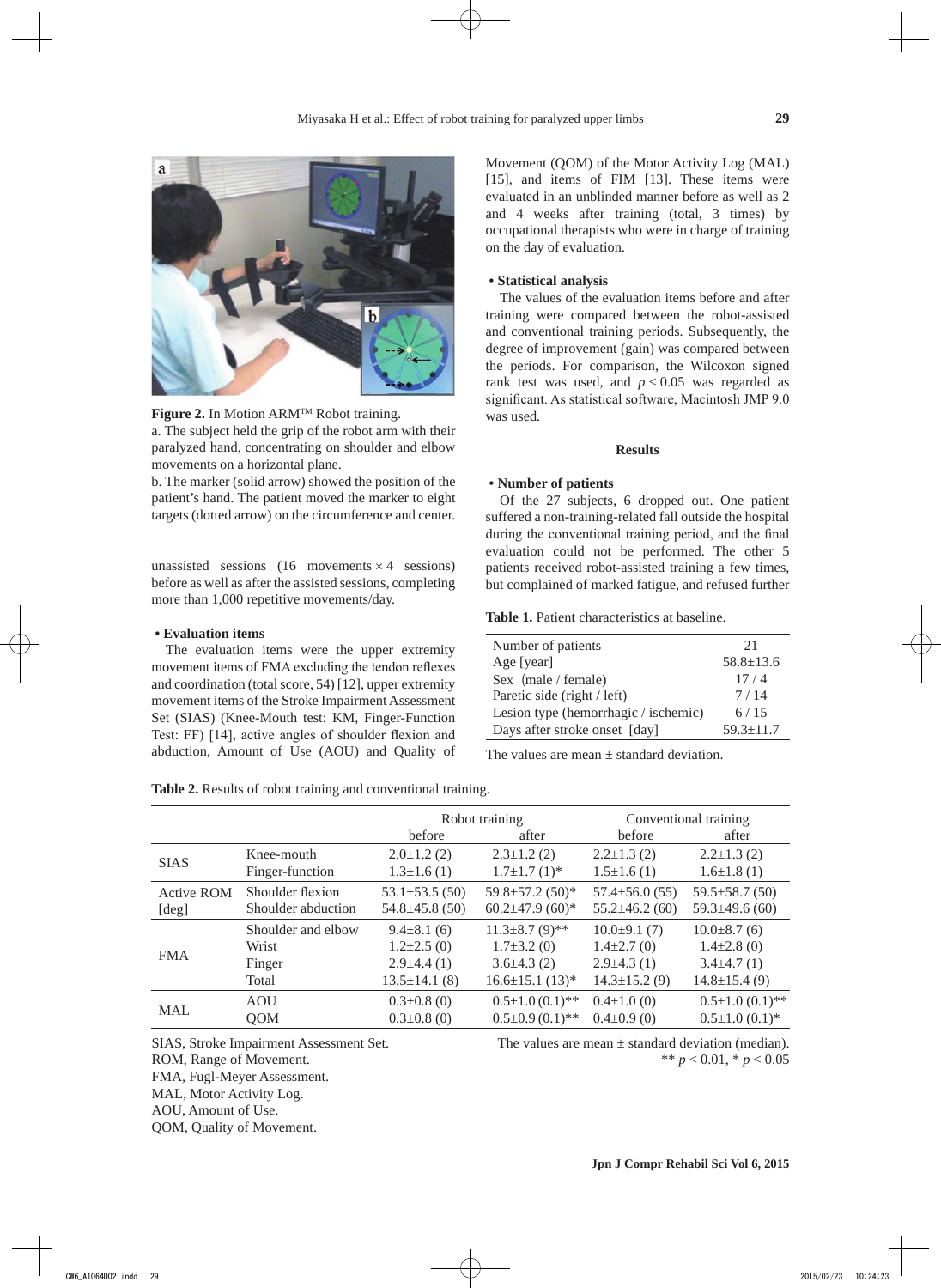|                  |                     | Robot training      | Conventional training |
|------------------|---------------------|---------------------|-----------------------|
|                  | Knee-mouth          | $0.2\pm0.4(0)$      | $0.0\pm0.2$ (0)       |
| <b>SIAS</b>      | Finger-function     | $0.3 \pm 0.6$ (0)   | $0.1 \pm 0.5$ (0)     |
| Active ROM [deg] | Shoulder flexion    | $6.7 \pm 13.3$ (0)  | $-0.2\pm19.8(0)$      |
|                  | Shoulder abduction  | $5.5 \pm 12.5$ (0)  | $-1.0\pm12.9(0)$      |
| <b>FMA</b>       | Shoulder and elbow* | $1.9\pm3.2(0)$      | $-1.3\pm2.9(0)$       |
|                  | Wrist               | $0.5 \pm 1.2$ (0)   | $-0.3{\pm}1.1(0)$     |
|                  | Finger              | $0.7\pm2.3(0)$      | $-0.1\pm2.1(0)$       |
|                  | Total               | $3.1\pm5.9(1)$      | $-1.8\pm4.8(0)$       |
|                  | $AOU**$             | $0.2 \pm 0.2$ (0.1) | $0.1 \pm 0.1$ (0)     |
| <b>MAL</b>       | $QOM**$             | $0.2 \pm 0.2$ (0.1) | $0.1 \pm 0.1$ (0)     |

**Table 3.** Gain of each item and comparison with robot training and conventional training.

FMA, Fugl-Meyer Assessment.

MAL, Motor Activity Log.

AOU, Amount of Use.

QOM, Quality of Movement.

participation. Of these 5 patients who discontinued participation, 4 had complete paralysis including 3 with flaccid paralysis, and could not move the upper extremity by themselves. Thus, as the subjects of the final analysis, 21 patients were included, consisting of 10 who received robot-assisted training during the former half period and 21 who received this training during the latter half period. The characteristics of the subjects are shown in Table 1. No adverse events due to robot-assisted training occurred.

## **• Comparison between before and after each type of training**

The median values and mean values  $+$  SD for each evaluation item before and after robot-assisted or conventional training are shown in Table 2. After the robot-assisted training, since patients performed shoulder and elbow movements, significant improvement was observed in the active angles of shoulder flexion and abduction, FMA scores of the shoulder and elbow items, and the total score for the FMA upper extremity motor items. In addition, FF of SIAS and AOU and QOU of MAL also improved. After the conventional training, AOU and QOU of MAL significantly improved.

## **• Comparison of gains between robot-assisted and conventional training**

The gains after the robot-assisted and conventional training are shown in Table 3. The gain in the FMA shoulder and elbow items was  $1.9 \pm 3.2$  (median, 0) after the robot-assisted training and  $-1.3 \pm 2.9$  (median, 0) after the conventional training, showing significant improvement after the former  $(p < 0.05)$ . The gains in AOU and OOM of MAL were both  $0.2 \pm 0.2$  (median, 0.1) after the robot-assisted training and  $0.1 \pm 0.1$ (median, 0) after the conventional training, showing

SIAS, Stroke Impairment Assessment Set. The values are mean ± standard deviation (median). ROM, Range of Movement.  $^{**}: p < 0.01, ^{*}: p < 0.05$ 

significant improvement after the former  $(p < 0.01)$ .

## **Discussion**

This study, using a crossover design, showed that 2 weeks of robot-assisted training can improve the proximal function of the paralyzed upper limb and the frequency of its use in daily life in patients 6-12 weeks after a stroke. As previous studies [8-10] have also shown, more marked improvement was observed after robot-assisted training than after conventional training.

Finley et al. performed 3 weeks of robot-assisted therapy in stroke patients in the chronic stage, and reported improvement in the total score for the upper limb items of FMA by 1.2 [10]. In this study, the total score for the upper limb items of FMA improved by 3.1 points after 2 weeks of robot-assisted training. The difference in effects between the two studies may have been associated with the duration since the stroke. In convalescent patients, more marked effects may be obtained even after short-term training. Volpe et al. administered 6 weeks of robot-assisted training to stroke patients in the chronic stage, and observed an approximately 3-point increase in the score for FMA shoulder and elbow items [8]. In this study, the score for FMA shoulder and elbow improved by 1.9 points, which suggests that further functional improvement can be achieved by longer-term intervention.

In this study, since the subjects consisted of patients 6-12 weeks after a stroke, the influences of spontaneous recovery during the study period cannot be ignored. Hendricks et al. reported that spontaneous recovery contributes to motor function until 6 months after onset [16]. Therefore, in this study, to exclude the bias of spontaneous recovery, effects were evaluated using a crossover method. In terms of the results, functional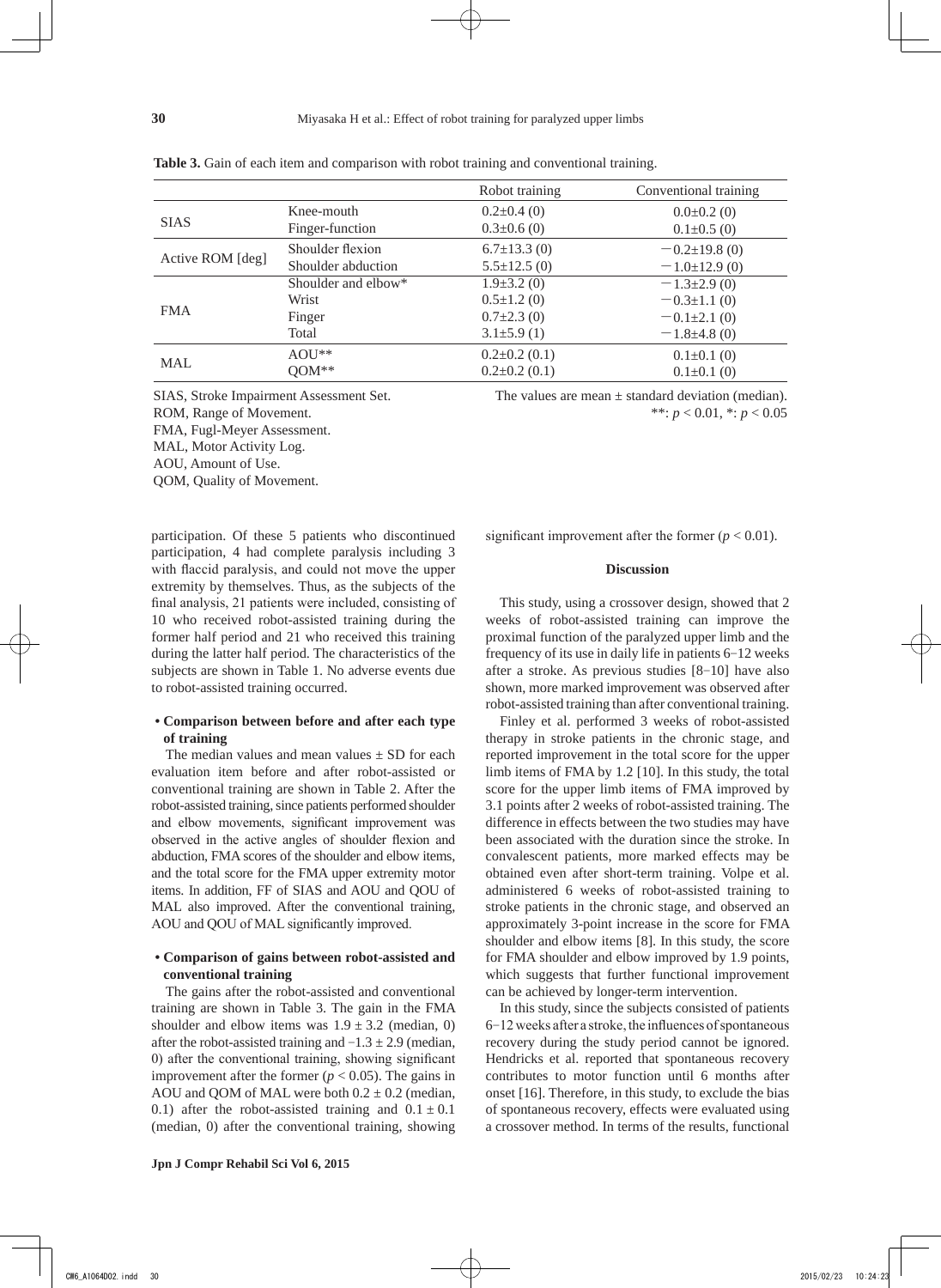improvement after 2 weeks of conventional training was slight while improvement after robot-assisted training was comparable to or more marked than the improvement reported in previous studies.

In this robot-assisted training, shoulder and elbow flexion and extension were used and repeated more than 1,000 times/day. Frequent movement repetitions and an increase in the amount of training may have been effective for improving the function. The ARM Robot uses an algorithm appropriate for the degree of paralysis. The algorithm adjusts the level of difficulty as a major element of motor learning, which may have been one of the factors associated with functional improvement. Visual and somatosensory feedback, such as reaching in the movement direction while confirming with the monitor, may also have contributed to the improvement.

In this study, in addition to the motor function, MAL as an index for evaluation of the frequency of use in daily life was employed as an evaluation scale, and MAL improved after robot-assisted training. This improvement suggests that spontaneous use of the paralyzed upper limb was induced in parallel to functional improvement after targeted repetitive training. Concerning the number of repetitive movements and spontaneous use of the upper extremity, Han et al. reported that upper extremity movement should be repeated 420 times or more per session for the appearance of spontaneous use, and that spontaneous use is subsequently maintained by more than 1,000 movements/ day [17]. In this study, functional improvement was observed probably because the movement was repeated more than 1,000 times, increasing spontaneous use. In addition, since robot-assisted training was added to conventional training, there is also a possibility that the increase in the training time is associated with functional improvement on the affected side.

Van der Lee et al. reported that the minimum clinically important difference of MAL was 0.5 points [18]. The results of the present study were below this value. In the present subjects, the mean total upper extremity score on FMA at the initiation of the study was 13.1 (median, 8), and the mean scores for AOU and QOM of MAL were both 0.3 (median, 0). This may have been due to the entry of many patients with severe paralysis. Finley et al. also performed ARM Robot therapy in patients with severe paralysis, and showed significant improvement in FMA but slight clinical improvement [10]. Therefore, even if significant differences are observed, further studies are necessary to determine whether the paralyzed upper extremity can be clinically used. In addition, the number of patients in this study may have been insufficient. The validity of statistical interpretation should be carefully considered.

In the future, it is necessary to compare the robotassisted training group and control group based on a design with the same training time, to use an adequate number of samples, and to determine whether the effects of robot-assisted training are maintained. In this study, the lower limb function was not evaluated because the robot-assisted training was aimed at improving the upper extremity function. Further evaluation is necessary to determine whether or not improvement of the upper extremity function is related to that of the lower extremity function.

#### **References**

- 1. Mehrholz J, Hädrich A, Platz T, Kugler J, Pohl M. Electromechanical and robot-assisted arm training for improving generic activities of daily living, arm function, and arm muscle strength after stroke. Cochrane Database Syst Rev 2012; 6.
- 2. Burgar CG, Lum PS, Shor PC, Machiel Van der Loos HF. Development of robots for rehabilitation therapy: the Palo Alto VA/Stanford experience. J Rehabil Res Dev 2000; 37: 663-73.
- 3. Hesse S, Schulte-Tigges G, Konrad M, Bardeleben A, Werner C. Robot-assisted arm trainer for the passive and active practice of bilateral forearm and wrist movements in hemiparetic subjects. Arch Phys Med Rehabil 2003; 84: 915-20.
- 4. Krebs HI, Hogan N, Volpe BT, Aisen ML, Edelstein L, Diels C. Overview of clinical trials with MIT-MANUS: a robot-aided neuro-rehabilitation facility. Technol Health Care 1999; 7: 419-23.
- 5. Krebs HI, Volpe BT, Aisen ML, Hogan N. Increasing productivity and quality of care: Robot-aided neurorehabilitation. J Rehabil Res Dev 2000; 37: 639-52.
- 6. Basteris A, Nijenhuis SM, Stienen AH, Buurke JH, Prange GB, Amirabdollahian F. Training modalities in robot-mediated upper limb rehabilitation in stroke: a framework for classification based on a systematic review. J Neuroeng Rehabil 2014; 11: 111.
- 7. Hogan N, Krebs HI, Rohrer B, Palazzolo JJ, Dipietro L, Fasoli SE, et al. Motions or muscles? Some behavioral factors underlying robotic assistance of motor recovery. J Rehabil Res Dev 2006; 43: 605-18.
- 8. Volpe BT, Lynch D, Rykman-Berland A, Ferraro M, Galgano M, Hogan N, et al. Intensive sensorimotor arm training mediated by therapist or robot improves hemiparesis in patients with chronic stroke. Neurorehabil Neural Repair 2008; 22: 305-10.
- 9. Fasoli SE, Krebs HI, Ferraro M, Hogan N, Volpe BT. Does shorter rehabilitation limit potential recovery poststroke? Neurorehabil Neural Repair 2004; 18: 88-94.
- 10. Finley MA, Fasoli SE, Dipietro L, Ohlhoff J, MacClellan L, Meister C, et al. Short-duration robotic therapy in stroke patients with severe upper-limb motor impairment. J Rehabil Res Dev 2005; 42: 683-92.
- 11. Liu M, Domen K, Chino N: Comorbidity measures for stroke outcome research: a preliminary study. Arch Phys Med Rehabil 1997; 78: 166-72.
- 12. Fugl-Meyer AR, Jaasko L, Leyman I, Olsson S, Steglind